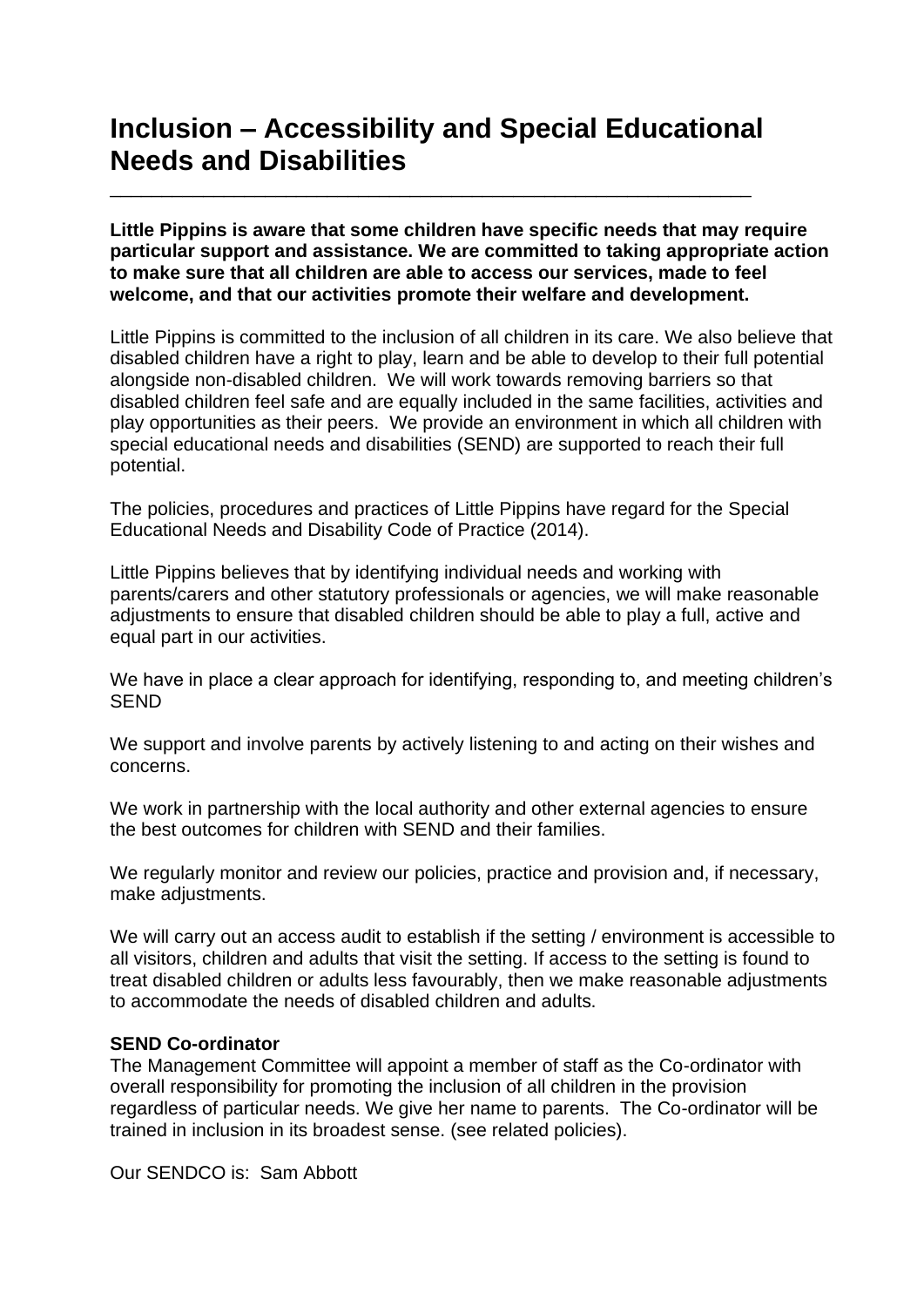All members of staff will be expected to support the SEND Co-ordinator in working with disabled children and children with SEND.

The SEND Co-ordinator's responsibilities will include:

- Working alongside the Manager to ensure that all staff are aware of the legislation, regulations and other guidance on working with disabled children and children with SEND.
- Working with the Management Committee to ensure that staff have appropriate skills and SEND training to provide resources (human and financial) to implement our Inclusion Policy
- Ensuring that the provision for children with SEND is the responsibility of all members of the setting.
- Supporting staff to ensure that all staff are aware of our Inclusion policies and the procedures for identifying, assessing and making provision for children with SEND.
- Assessing each child's specific needs and adapting the Pre-School's facilities, procedures, practices and activities as appropriate.
- Ensuring that systems are in place to adequately plan, implement, monitor, and evaluate the Inclusion Policy.
- Providing a broad balanced and differentiated curriculum for all children.
- Applying SEND support to ensure early identification of children with SEND.
- Using the graduated approach system (assess, plan, do and review) applied in increasing detail and frequency to ensure that children progress.
- Ensure that parents are involved at all stages of the assessment, planning, provision and review of their children's special education including all decision-making processes.
- Liaising with other professionals and agencies, seeking advice, support and training for themselves and other staff as necessary to meet the needs of the children attending and help to improve outcomes for children with SEND.
- Having systems in place for referring children for further assessment e.g., Early Help Assessment, Team Around the Family and Education, Health and Care Needs Assessment (EHCNA) assessment.
- Providing resources (human and financial) to implement our Accessibility and Special Educational Needs Policy.
- Ensuring the effectiveness of our special educational needs provision by collecting information from a range of sources e.g. action plan reviews, staff meetings, parental